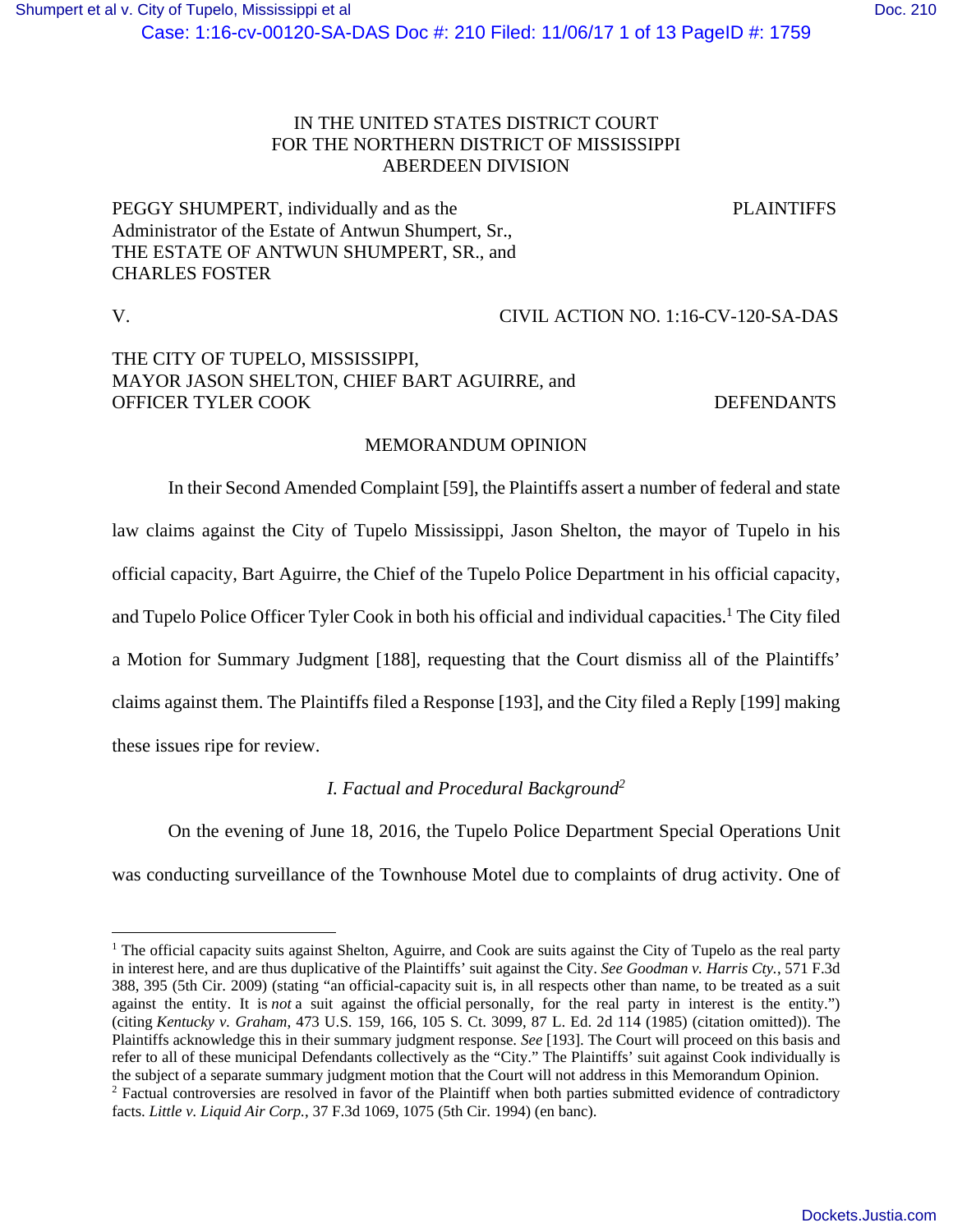#### Case: 1:16-cv-00120-SA-DAS Doc #: 210 Filed: 11/06/17 2 of 13 PageID #: 1760

the officers on the surveillance team watched a vehicle enter the motel parking lot without stopping at the office and then exit about three minutes later. Suspecting that the occupants of the vehicle were involved in narcotics activity, the surveilling officer notified the team that the vehicle was now headed north on South Gloster Street.

Another officer, Joseph Senter, was in his unmarked patrol car near that location and started following the suspect vehicle. After observing the vehicle make a right turn without signaling, Senter activated his blue lights and attempted to initiate a traffic stop. Senter radioed that the vehicle was "slow rolling" him and continued to follow. The vehicle went through a three-way stop without stopping and made a left hand turn on Harrison Street. Then, the vehicle then stopped and the driver, Antwun "Ronnie" Shumpert, exited the vehicle and ran into a nearby neighborhood. The passenger, Charles Foster, remained with the vehicle. Senter gave chase on foot, identifying Shumpert over the radio as black male wearing shorts and a maroon jersey with the number five on it.

Officer Cook was in the area, parked his patrol vehicle and set out on foot with his K9, Alec, in an effort to locate Shumpert. Alec led Cook to the rear of a nearby house where Cook observed a hand trying to hold the door to the crawlspace under the house closed from the inside. The area was dark, and the only light illuminating the area was the light attached to Cook's drawn gun. Cook opened the crawlspace door and announced, "Tupelo Police Department, show me your hands, come out from under the house, I have a dog, and he will bite." At this point, Shumpert attempted to flee further under the house. Cook gave the bite command to Alec and released him sending him under the house through the crawlspace door. K9 Alec engaged Shumpert, and Shumpert began punching the dog and slamming the dog's head up against the floor joists above. Shumpert fought Alec off, but Alec held on to Shumpert's jersey. Still engaged in a struggle, Alec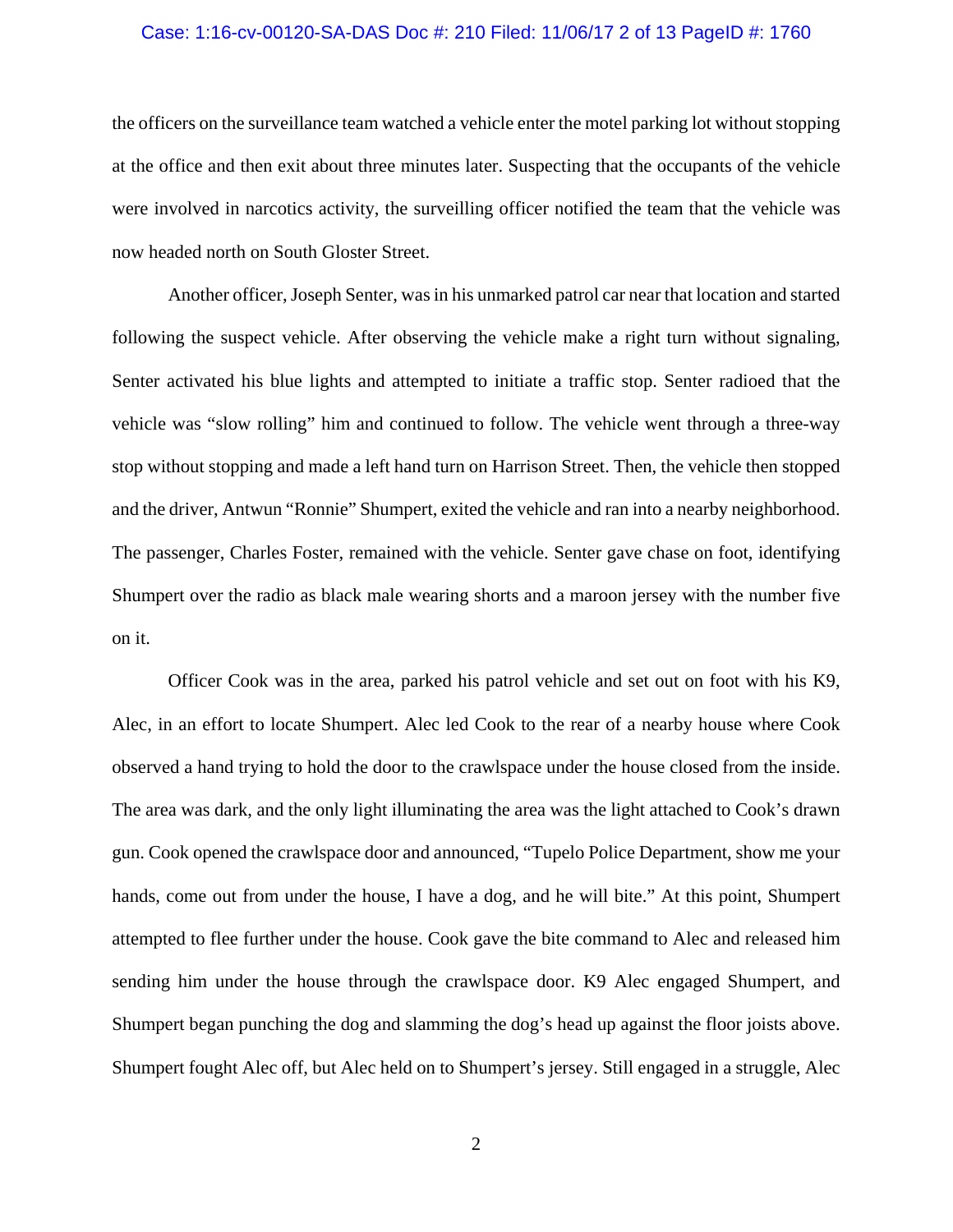### Case: 1:16-cv-00120-SA-DAS Doc #: 210 Filed: 11/06/17 3 of 13 PageID #: 1761

and Shumpert came out from under the house, and in the process, Shumpert's maroon jersey came off. As he exited the crawlspace, Shumpert charged and tackled Cook with a football style tackle, with Shumpert ending up on top of Cook punching him. Cook attempted to strike Shumpert with his fist and gun. According to Cook, as he started to lose consciousness, he shot Shumpert four times in succession.

Several officers were in the area and heard the gunshots. Officers Senter and Adam Merrill were the first to arrive at the scene. Senter handcuffed Shumpert and requested an ambulance. Emergency medical personnel arrived within approximately five minutes, administered aid to Shumpert, and then transported him to the hospital. Cook was also transported to the hospital where he was treated for bruising to his face.

After Shumpert fled the scene of the traffic stop and Senter gave chase, Foster remained with the vehicle, and was standing by the vehicle with his hands in the air when Officer Jonathan Johnson arrived, arrested him and placed him the back of a police vehicle. Although Shumpert was driving, the car belonged to Foster.

After approximately forty-five minutes to one hour, the Mississippi Highway Patrol and the Mississippi Bureau of Investigation arrived, and the Tupelo Police Department turned the investigation, both scenes, and Foster over to them.

Shumpert ultimately died from his wounds.

#### *II. Standard of Review*

Federal Rule of Civil Procedure 56 governs summary judgment. Summary judgment is warranted when the evidence reveals no genuine dispute regarding any material fact, and the moving party is entitled to judgment as a matter of law. FED. R. CIV. P. 56(a). The rule "mandates the entry of summary judgment, after adequate time for discovery and upon motion, against a party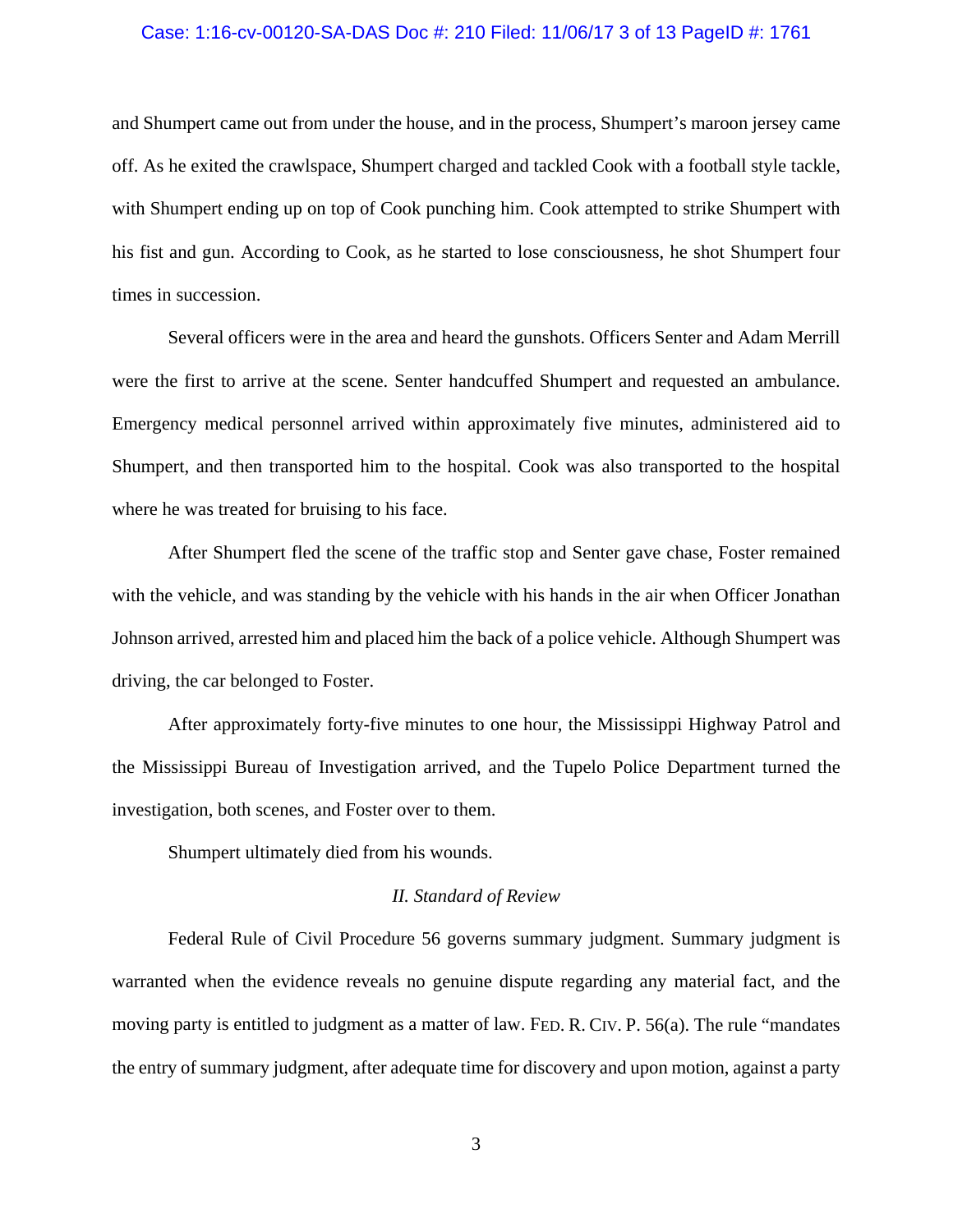### Case: 1:16-cv-00120-SA-DAS Doc #: 210 Filed: 11/06/17 4 of 13 PageID #: 1762

who fails to make a showing sufficient to establish the existence of an element essential to that party's case, and on which that party will bear the burden of proof at trial." *Celotex Corp. v. Catrett*, 477 U.S. 317, 322, 106 S. Ct. 2548, 91 L. Ed. 2d 265 (1986).

In reviewing the evidence, factual controversies are to be resolved in favor of the nonmovant, "but only when . . . both parties have submitted evidence of contradictory facts." *Little*, 37 F.3d at 1075. When such contradictory facts exist, the Court may "not make credibility determinations or weigh the evidence." *Reeves v. Sanderson Plumbing Prods., Inc.*, 530 U.S. 133, 150, 120 S. Ct. 2097, 147 L. Ed. 2d 105 (2000).

The moving party "bears the initial responsibility of informing the district court of the basis for its motion, and identifying those portions of [the record] which it believes demonstrate the absence of a genuine issue of material fact." *Celotex*, 477 U.S. at 323, 106 S. Ct. 2548. The nonmoving party must then "go beyond the pleadings" and "designate 'specific facts showing that there is a genuine issue for trial.'" *Id*. at 324, 106 S. Ct. 2548 (citation omitted).

## *III. 42 U.S.C. § 1983 Municipal Liability*

The Plaintiffs assert two theories for municipal liability against the City under 42 U.S.C. § 1983: the first related to the City's training policies, and the second related to Foster's detention.<sup>3</sup>

A municipality may only be held liable under §1983 when the violation of a plaintiff's federally protected right is attributable to the enforcement of a municipal policy or pattern. *Hall v. Robinson*, 618 F. App'x 759, 763 (5th Cir. 2015) (citing *Monell v. Dep't of Soc. Servs. of City of N.Y.*, 436 U.S. 658, 691, 98 S. Ct. 2018, 56 L. Ed. 2d 611 (1978)). In order to sustain a claim, the Plaintiffs must demonstrate that their constitutional rights were violated, and that the violation is

<u>.</u>

<sup>&</sup>lt;sup>3</sup> Although the Plaintiffs asserted numerous "causes of action" in their amended complaint, the Plaintiffs focused and clarified the scope of their claims against the City to these enumerated claims through their summary judgment briefing. *See* [197, 198].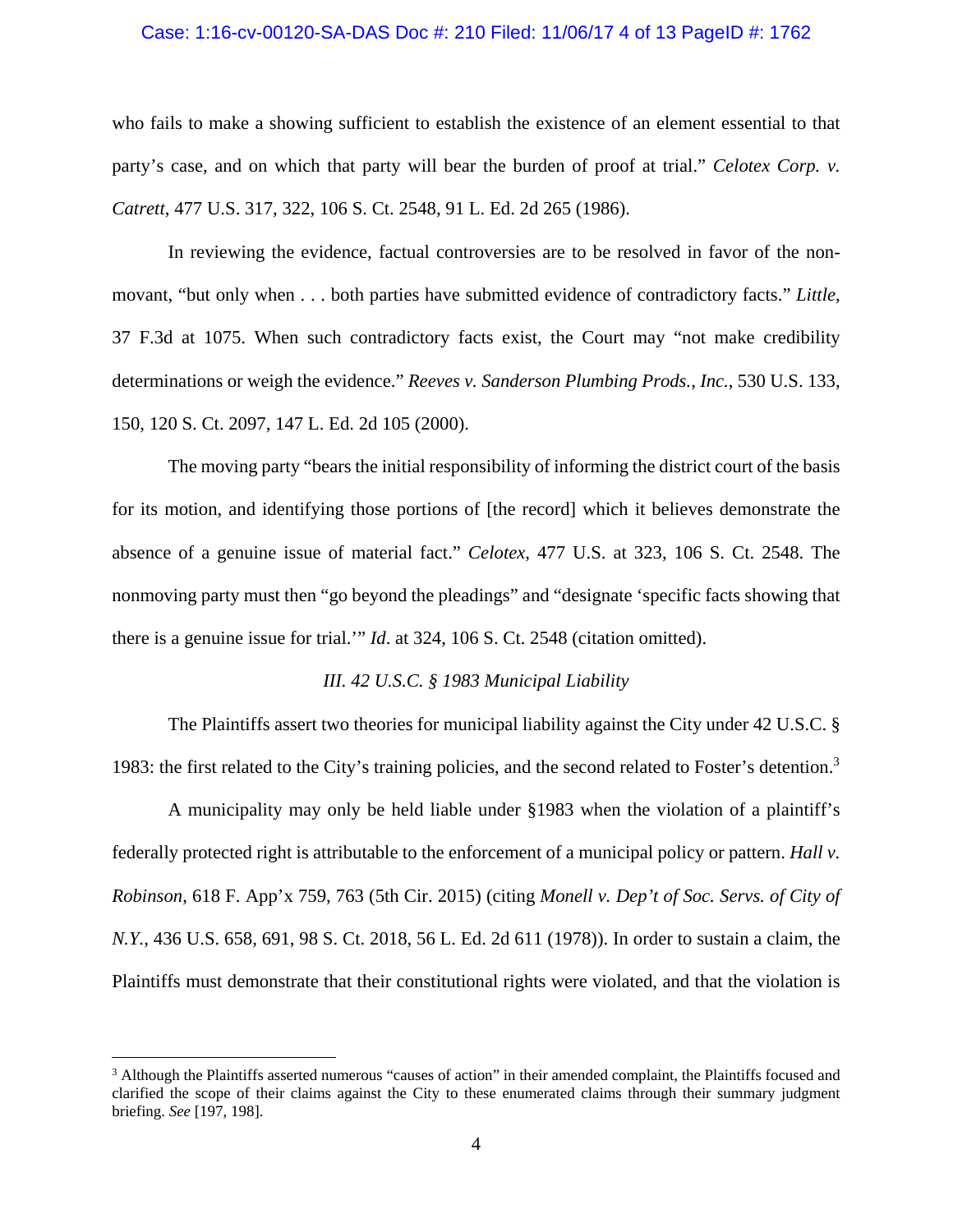#### Case: 1:16-cv-00120-SA-DAS Doc #: 210 Filed: 11/06/17 5 of 13 PageID #: 1763

attributable to the enforcement of a City policy or practice. *Saenz v. City of El Paso*, 637 F. App'x 828, 831 (5th Cir. 2016) (citing *Valle v. City of Houston*, 613 F.3d 536, 541 (5th Cir. 2010)). If they establish a constitutional violation, the Plaintiffs may show that the violation was the result of a City policy or practice in a number of ways. Generally, municipal liability may be based upon a formally promulgated policy, a well-settled custom or practice, a final decision by a municipal policymaker, or deliberately indifferent training or supervision. *Valle*, 613 F.3d at 541-42 (citing *Piotrowski v. City of Houston*, 237 F.3d 567, 578 (5th Cir. 2001)).

Under §1983, a city is not liable simply because it employed a constitutional wrongdoer. *Zarnow v. City of Wichita Falls, Tex.*, 614 F.3d 161, 167 (5th Cir. 2010) (stating "a municipality may not be subject to liability merely for employing a tortfeasor"). In other words, §1983 municipal liability may not be based on *respondeat superior*. *Zarnow*, 614 F.3d at 167 (citing *Bd. of Cnty. Comm'rs of Bryan Cnty., Okla. v. Brown*, 520 U.S. 397, 415, 117 S. Ct. 1382, 137 L. Ed. 2d 626 (1997)).

## *A. Failure to Train*

The Plaintiffs argue that the City failed to adequately train Cook in the use of force, specifically the use of the K9 Alec, and that this failure directly caused the unconstitutional use of excessive force against Shumpert.

Assuming, for argument's sake, that Cook violated Shumpert's constitutional right<sup>4</sup> to be free from the use of excessive force, in order to succeed on their failure to train claim the Plaintiffs must show three things: (1) the training procedures of the City's policymaker were inadequate, (2) the City's policymaker was deliberately indifferent in adopting the training policy, and (3) the

 $\overline{a}$ 

<sup>&</sup>lt;sup>4</sup> The City does not concede that Cook violated any of Shumpert's constitutional rights. However, the vast majority of both Parties' briefing and arguments are dedicated to the failure to train issue so it is here that the Court focuses its inquiry.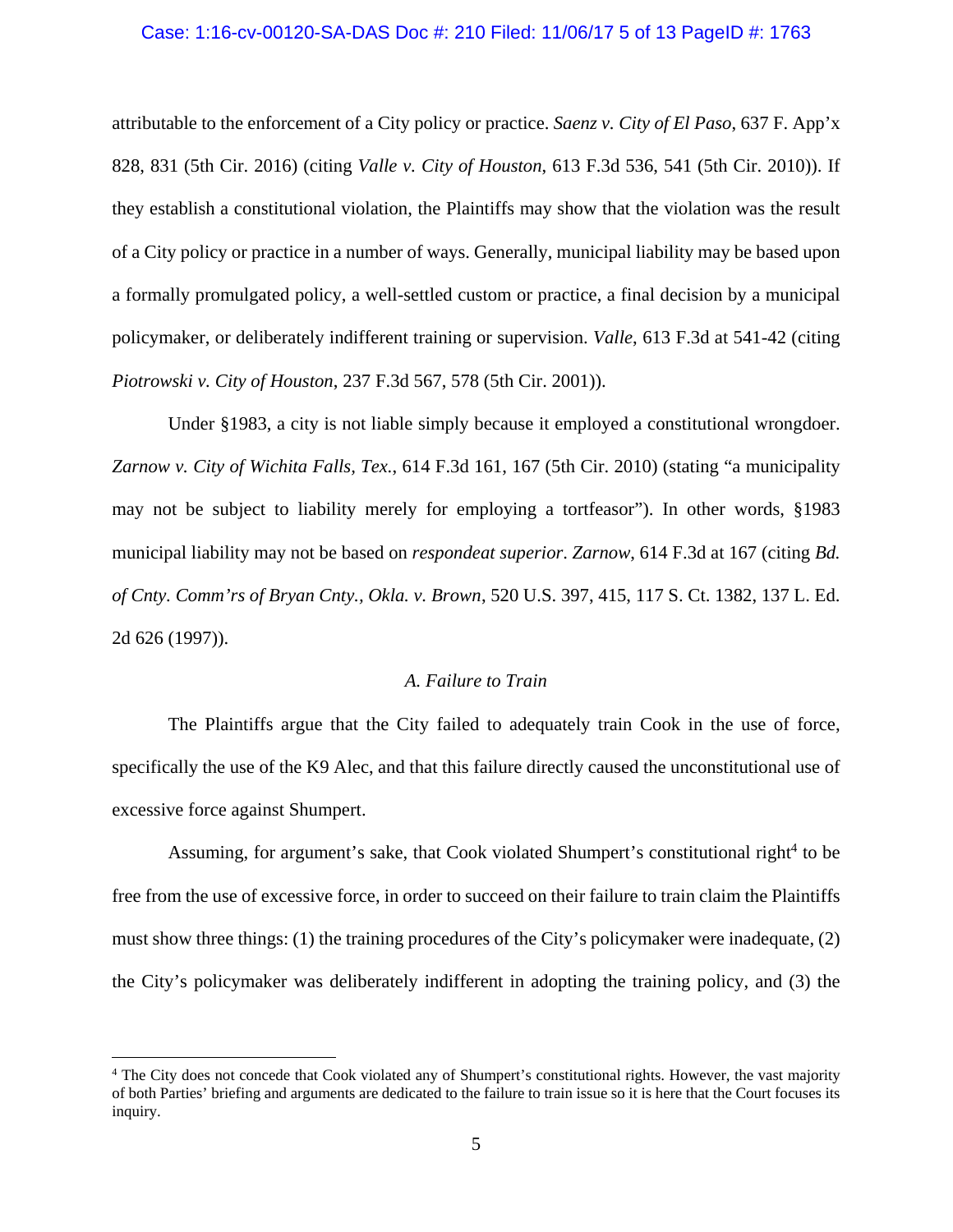#### Case: 1:16-cv-00120-SA-DAS Doc #: 210 Filed: 11/06/17 6 of 13 PageID #: 1764

inadequate training policy directly caused the plaintiff's injury. *Conner v. Travis Cty.*, 209 F.3d 794, 796–97 (5th Cir. 2000) (citing *Baker v. Putnal*, 75 F.3d 190, 200 (5th Cir. 1996)). Because "[a] municipality's culpability for a deprivation of rights is at its most tenuous where a claim turns on a failure to train," to establish municipal liability under §1983 a plaintiff must show that the failure to train was "the *moving force* behind a constitutional violation." *Saenz*, 637 F. App'x at 831-32 (citing *Connick v. Thompson*, 563 U.S. 51, 61, 131 S. Ct. 1350, 179 L. Ed. 2d 417 (2011); *Kitchen v. Dallas Cty.*, 759 F.3d 468, 476–77 (5th Cir. 2014)) (emphasis added). *Saenz*, 637 F. App'x at 832 (quoting *Connick,* 563 U.S. at 61, 131 S. Ct. 1350). The Plaintiffs can establish that the policy was the "moving force" by demonstrating that, "in light of the duties assigned [. . .], the need for more or different training is obvious, and the inadequacy so likely to result in violations of constitutional rights, that the policymakers of the city can reasonably be said to have been deliberately indifferent to the need." *Conner*, 209 F.3d 797 (citing *City of Canton v. Harris*, 489 U.S. 378, 390, 109 S. Ct. 1197, 103 L. Ed. 2d 412 (1989); *Benavides v. County of Wilson*, 955 F.2d 968, 972 (5th Cir. 1992)).

In this case, the Plaintiffs agree that the Tupelo Police Department training policy in question is facially adequate. The Plaintiffs argue, however, that Aguirre failed to follow the policy and his alleged departure rises to the level of deliberate indifference.

The Tupelo Police Department's Canine Operations Policy states that in order to be qualified for a canine handler position, applicants must have at least five years of uniform patrol experience, with three years of that patrol experience with the Tupelo Police Department. Cook was hired on October 7, 2012 as a regular patrol officer. On March 10, 2014, Aguirre transferred Cook from regular patrol to K9 patrol, and Cook had less than two years of uniform patrol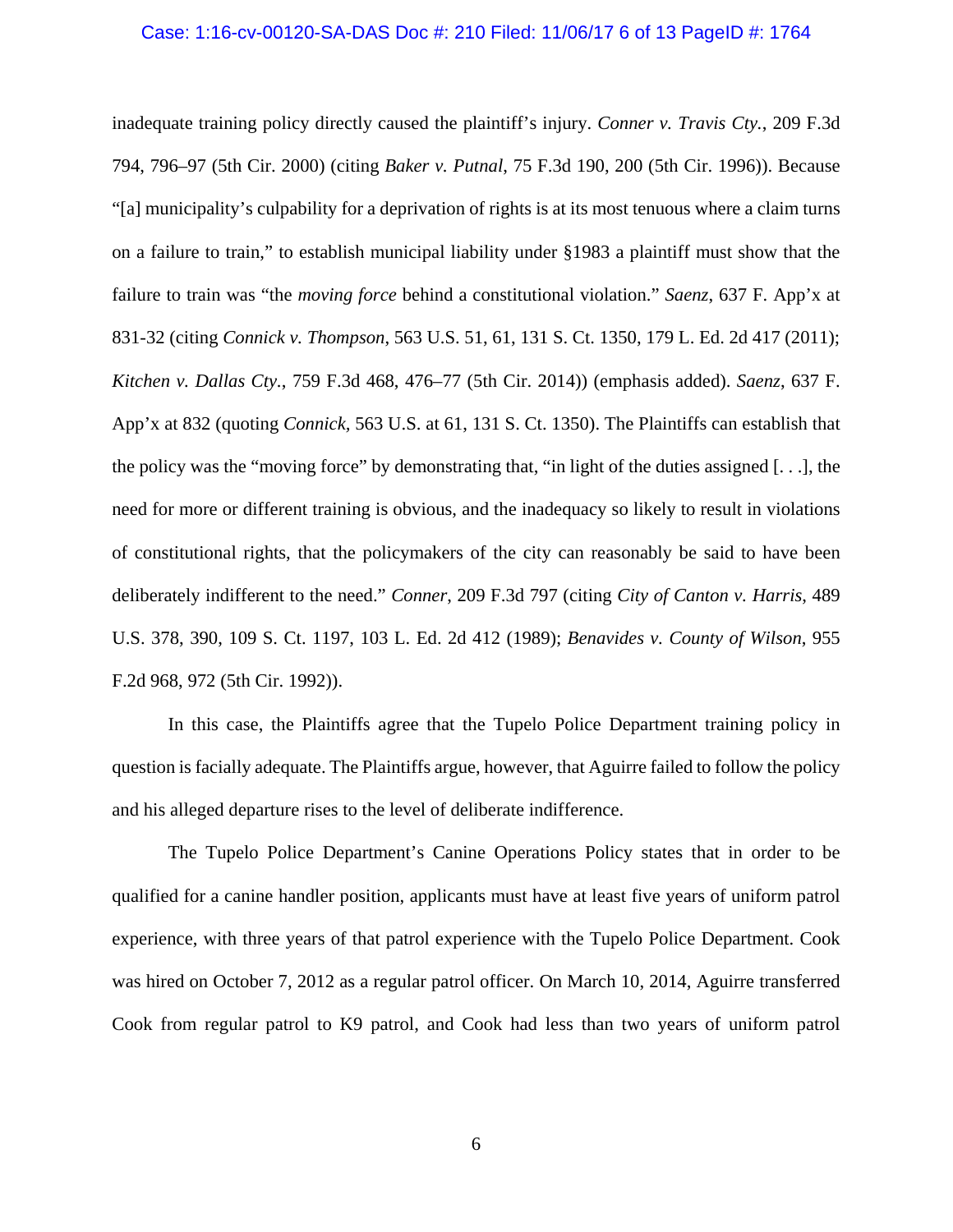## Case: 1:16-cv-00120-SA-DAS Doc #: 210 Filed: 11/06/17 7 of 13 PageID #: 1765

experience with the Tupelo Police Department.<sup>5</sup> When questioned about the premature transfer, Aguirre stated that he approved Cook for the transfer because he had prior K9 experience while in the military.

The Plaintiffs argue that Cook's premature transfer was deliberately indifferent and directly caused the alleged violation of Shumpert's constitutional rights. Importantly, the Plaintiffs do not offer any evidence or argument that the actual training that Cook received, in particular regarding K9 handling, was objectively or subjectively inadequate. The City argues that Cook was adequately, if not highly, trained and that his service and training record is replete with evidence of extensive K9 training.6

"Deliberate indifference is more than mere negligence." *Conner*, 209 F.3d at 796–97 (citing *Rhyne v. Henderson County*, 973 F.2d 386, 392 (5th Cir. 1992) ("While the municipal policy-maker's failure to adopt a precaution can be the basis for § 1983 liability, such omission must amount to an intentional choice, not merely an unintentionally negligent oversight."); *see also Doe v. Taylor Independent Sch. Dist.*, 15 F.3d 443, 453 n. 7 (5th Cir. 1994) (distinguishing "deliberate indifference" from "gross negligence" by noting that the former is a heightened degree of negligence, [whereas] the latter is a "lesser form of intent") (internal quotations omitted)).

Further, deliberate indifference normally requires "at least a pattern of similar incidents in which the citizens were injured." *Peterson v. City of Fort Worth, Tex.*, 588 F.3d 838, 849 (5th Cir. 2009) (citing *Estate of Davis ex rel. McCully v. City of North Richmond Hills*, 406 F.3d 375, 383, 386 (5th Cir. 2005)). Notably the Plaintiffs' claim is based only on a single incident. Although, "under certain circumstances, §1983 liability can attach for a single decision not to train an

1

 $<sup>5</sup>$  At the time of the incident, Cook did have more than three years of uniform patrol experience with the Tupelo Police</sup> Department.

<sup>6</sup> Cook's training file is a part of the record in this case and it does contain numerous K9-related training certificates and certifications.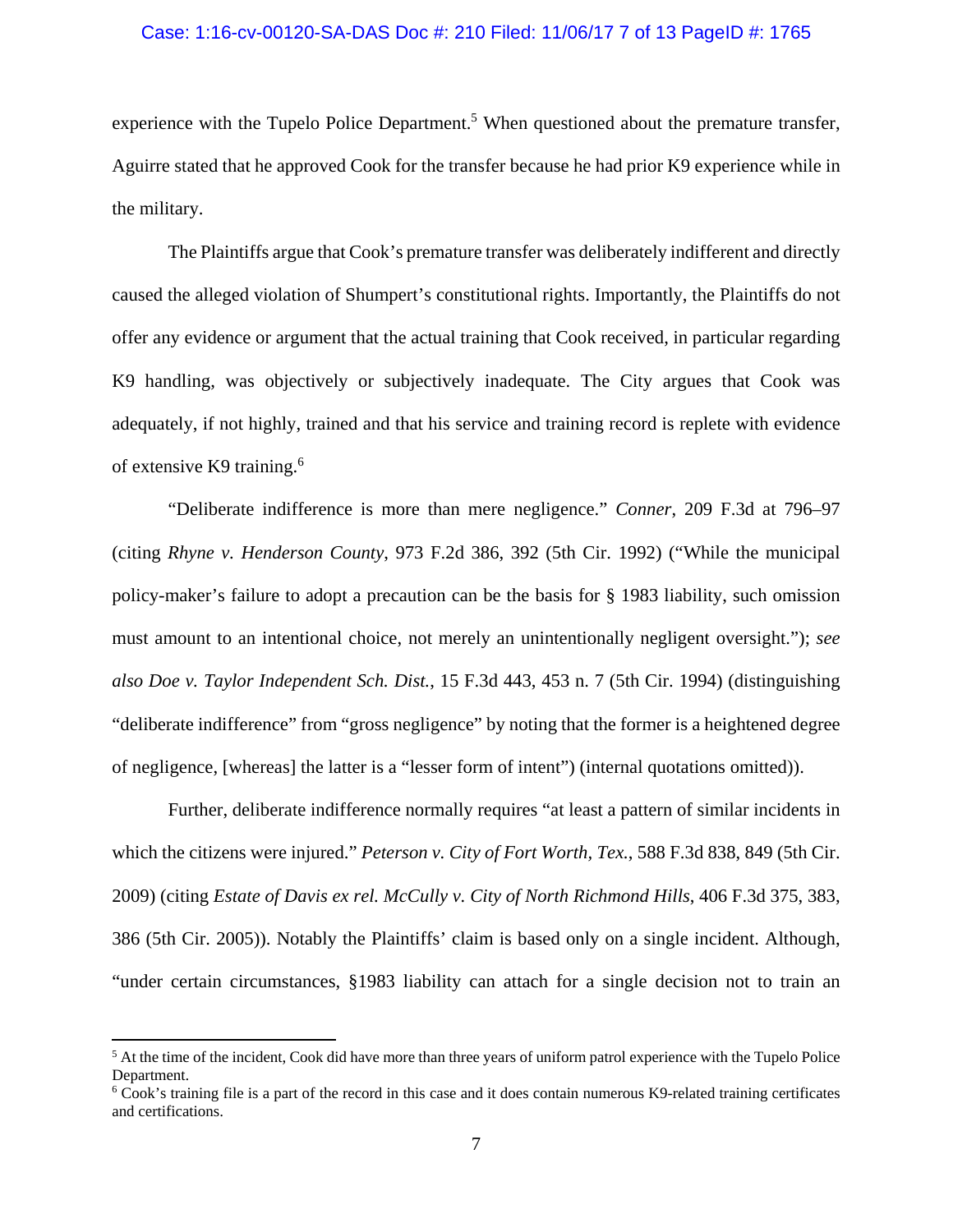## Case: 1:16-cv-00120-SA-DAS Doc #: 210 Filed: 11/06/17 8 of 13 PageID #: 1766

individual officer," "a showing of deliberate indifference generally requires a showing of more than a single instance of the lack of training or supervision causing a violation of constitutional rights." *See Peterson*, 588 F.3d at 849; *Clyce v. Hunt Cty., Tex.*, 515 F. App'x 319, 324 (5th Cir. 2013); *see also Conner*, 209 F.3d at 797. A "narrow" single incident exception has applied when the court finds a complete failure to train, not just a failure to train in "one limited area." *See Peterson*, 588 F.3d at 849 (citing *Estate of Davis ex rel. McCully v. City of North Richmond Hills*, 406 F.3d 375, 383, 386 (5th Cir. 2005) (internal citations omitted)).

A failure to adequately enforce an otherwise adequate policy is not, as the Plaintiffs argue, *per se* deliberate indifference. As this Court recently explained,

> [A] city's failure to adequately enforce existing policy does not establish that it has adopted a policy or custom in favor of the exact opposite of that policy. It is, in the court's view, much more likely to indicate that the city may intend that its policy be followed but that it has failed to be sufficiently diligent in ensuring that such is the case. Clearly, allegations that a city adopted beneficial policies but has failed to follow them sound in simple *negligence*, not the sort of "deliberate indifference" which the Supreme Court has required to be shown in cases where municipalities are sought to be held liable for the acts of their employees based upon allegations of inadequate training, supervision or hiring.

*Cooper v. Brown*, 156 F. Supp. 3d 818, 830–31 (N.D. Miss.), *aff'd in part, appeal dismissed in part*, 844 F.3d 517 (5th Cir. 2016) (citing *City of Canton*, 489 U.S. at 390, 109 S. Ct. at 1205) (citations omitted)).

In light of the fact that Aguirre considered Cook's previous military K9 experience when transferring him, that Cook arguably possessed the requisite experience at the time of the incident, and that Cook did receive at least some, if not substantial, training in K9 handling, Aguirre's decision to transfer Cook did not rise to the requisite level of deliberate indifference. It was not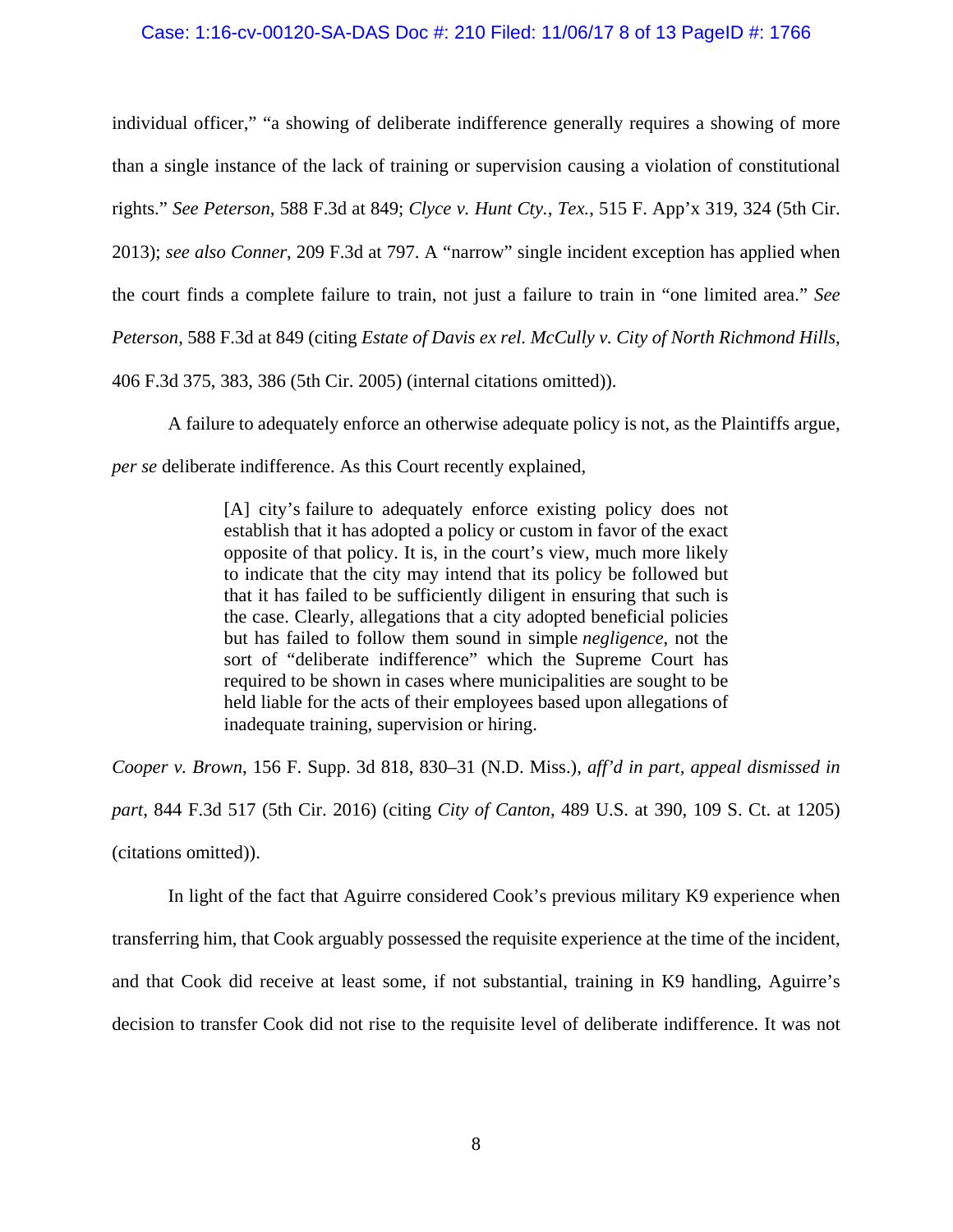#### Case: 1:16-cv-00120-SA-DAS Doc #: 210 Filed: 11/06/17 9 of 13 PageID #: 1767

"*obvious*" "that the risk of serious injury was a 'highly predictable consequence' of any failure to train." *Peterson*, 588 F.3d at 849; *Estate of Davi*s, 406 F.3d at 383, 386.

Put simply, the facts of this case fall far short of the stringent "deliberate indifference" standard required. *See Peterson*, 588 F.3d at 849; *Clyce*, 515 F. App'x at 324; *Conner*, 209 F.3d at 797. It is also clear, based on the undisputed evidence in the record, that there was no "complete failure to train" in this case, which is required for application of the single incident exception. *See Peterson*, 588 F.3d at 849; *Estate of Davi*s, 406 F.3d at 383, 386.

#### *B. Fourth Amendment – Foster's Detention*

Next, the Plaintiffs allege that the Tupelo Police Department violated Foster's right to be free from unreasonable search and seizure protected by the Fourth Amendment, and that this violation is attributable to the enforcement of a City policy. The City argues that Foster's constitutional rights were not violated and that even if they were, the Plaintiffs have failed to identify any policy or custom to which the alleged violation is attributable.

Although the Plaintiffs recognize in their briefing that "The City is entitled to insist upon specific identification of the City policy through which the Plaintiff seeks to establish liability. *Piotrowski v. City of Houston*, 237 F.3d 567, 578-580 (5th Cir. 2001)," the Plaintiffs never identify such a policy through which they seek to establish liability relative to Foster. Strangely, the Plaintiffs instead state, "Importantly, the City of Tupelo has produced no policy or testimony regarding the propriety of the search and detention of Foster" and then argue that this is somehow a jury question without citing any relevant precedent.

Because the Plaintiffs wholly failed to allege or identify any policy that could provide a basis for municipal liability against the City, their claim fails and the Court need not reach the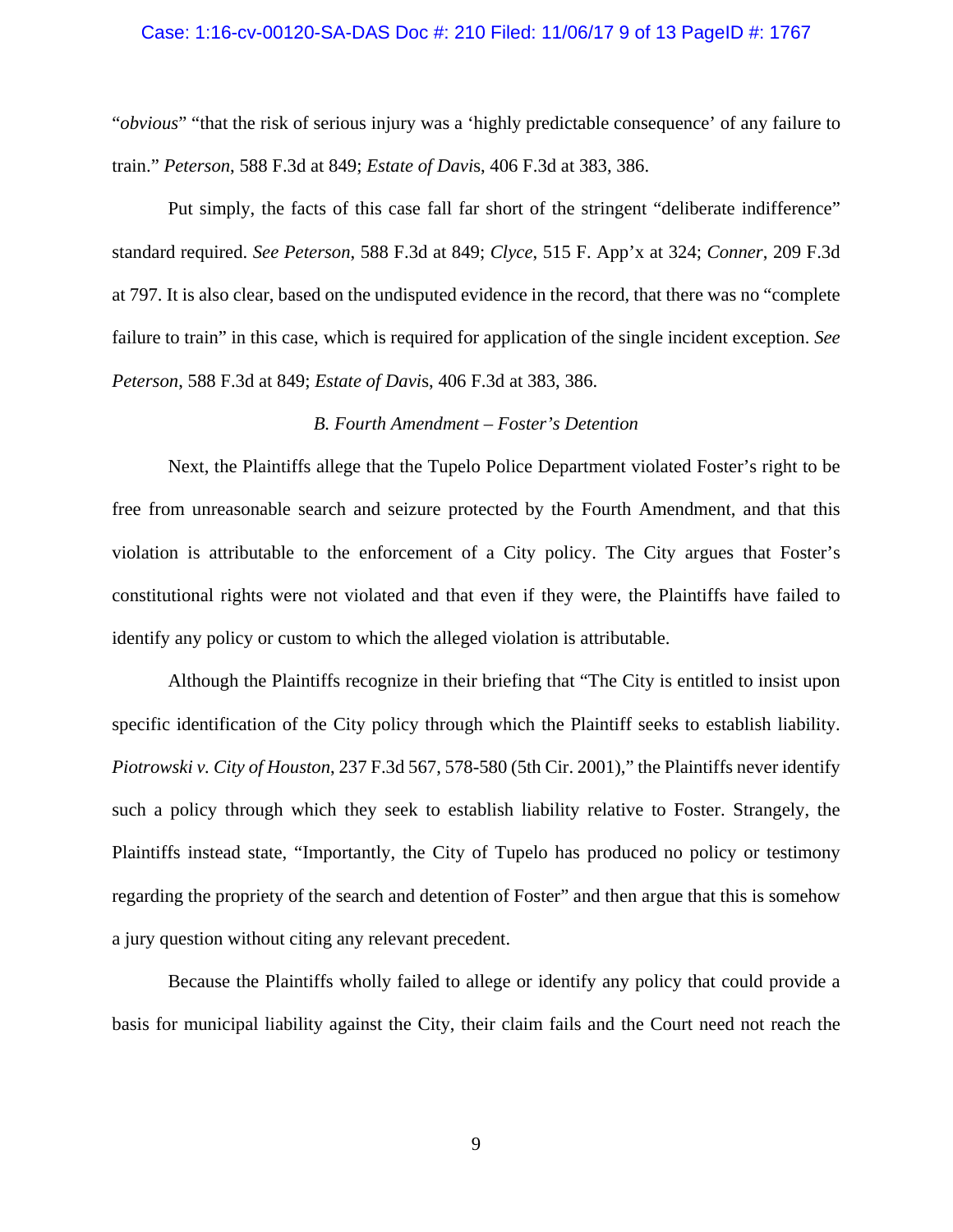## Case: 1:16-cv-00120-SA-DAS Doc #: 210 Filed: 11/06/17 10 of 13 PageID #: 1768

issue of whether Foster's constitutional rights were violated here. *See Hall*, 618 F. App'x at 763 (citing *Monell*, 436 U.S. at 691, 98 S. Ct. 2018).<sup>7</sup>

## *IV. State Law Claims – Foster, Shumpert*

Finally, the Plaintiffs allege several state law claims against the City on behalf of Shumpert and Foster including civil assault and battery, general negligence, and intentional and negligent infliction of emotional distress. The City asserts exemption from liability under Mississippi Code  $§11-46-9(1)(c)$ . The Mississippi Tort Claims Act provides a qualified waiver of sovereign immunity under Mississippi law for certain tortious acts by municipal employees. The Act does not waive sovereign immunity for:

> any act or omission of an employee of a governmental entity engaged in the performance or execution of duties or activities relating to police or fire protection unless the employee acted in reckless disregard of the safety and well-being of any person not engaged in criminal activity at the time of injury.

MISS. CODE. ANN. § 11-46-9(1)(c).

 $\overline{a}$ 

As to the claims related to Shumpert, the City argues that it is exempt from liability because Shumpert was actively engaged in criminal activity at the relevant time. The Plaintiffs do not respond to this argument but instead argue that Cook acted with reckless disregard. Under the plain language of the statute, whether Cook acted with reckless disregard is irrelevant because, as the Plaintiffs at least tacitly agree, Shumpert was engaged in criminal activity. *See id*.; *see also Hancock v. City of Greenwood, Miss.*, 942 F. Supp. 2d 624, 626 (N.D. Miss. 2013) (citing *Chapman v. City of Quitman*, 954 So. 2d 468, 474 (Miss. Ct. App. 2007); *Williams v. City of Cleveland, Miss.*, No. 2:10-CV-215-SA, 2012 WL 3614418, at \*20 (N.D. Miss. Aug. 21, 2012),

 $^7$  Although the Plaintiffs make factual allegations against Tupelo Police Officer Senter, Senter is not a party to this suit in any capacity and as noted above, "§1983 municipal liability may not be based on *respondeat superior*." *Zarnow*, 614 F.3d at 167 (citing *Brown*, 520 U.S. at 415, 117 S. Ct. 1382).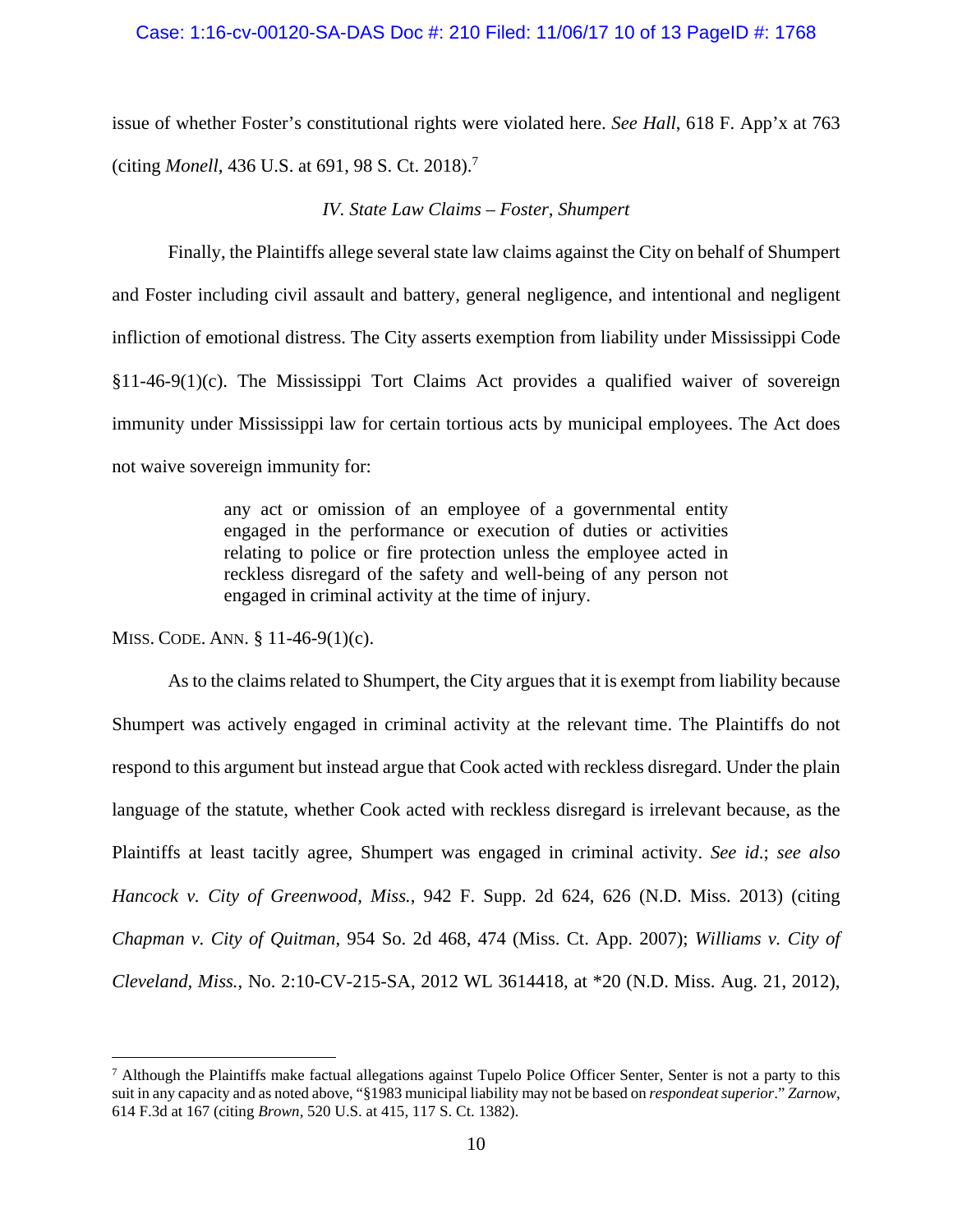#### Case: 1:16-cv-00120-SA-DAS Doc #: 210 Filed: 11/06/17 11 of 13 PageID #: 1769

*aff'd,* 736 F.3d 684 (5th Cir. 2013)); *City of Jackson v. Powell*, 917 So. 2d 59, 69–70 (Miss. 2005). The application of this Section of the Mississippi Tort Claims Act is therefore straightforward to these facts and the City is exempt from liability.

As to the claims related to Foster, the Plaintiffs argue that Tupelo Police arrested, searched, and detained Foster for an unreasonable amount of time, and that they kept him handcuffed in a hot police car in reckless disregard for his safety and well-being.

After Officer Senter began pursuing Shumpert on foot, Foster remained with the car and had his hands up when the second officer, Johnson, arrived. Johnson handcuffed Foster and placed him in the back of Senter's patrol car. Foster was moved to another patrol car at least once before he was transferred into the custody of the Mississippi Highway Patrol.<sup>8</sup> In all, Foster remained at the scene of the stop for somewhere between forty-five minutes and one hour. While at the scene Foster complained that his handcuffs were too tight and that it was so hot in the patrol car that he could not breathe. According to Foster, the officers on the scene only opened the patrol car window a small crack so that he could breathe.

As noted above, the City can only be liable for its officers' conduct if those officers acted with reckless disregard of Foster's safety and well-being. Although undefined in the Act, the Mississippi Supreme Court has explained the reckless disregard standard as "a higher standard than gross negligence, and it embraces willful or wanton conduct which requires knowingly and intentionally doing a thing or wrongful act." *City of Jackson v. Shavers*, 97 So. 3d 686, 688 (Miss. 2012) (citing *Phillips v. Miss. Dep't of Pub. Safety*, 978 So. 2d 656, 661 (Miss. 2008)). "It typically involves a conscious indifference to consequences, and almost a willingness that harm should

 $\overline{a}$ 

<sup>&</sup>lt;sup>8</sup> The Plaintiffs also argue that Foster was detained for five to six hours, and was strip and cavity searched. It is undisputed that this detention and search took place after Foster was transferred to Mississippi Highway Patrol and Lee County custody, and those entities are not named in this suit.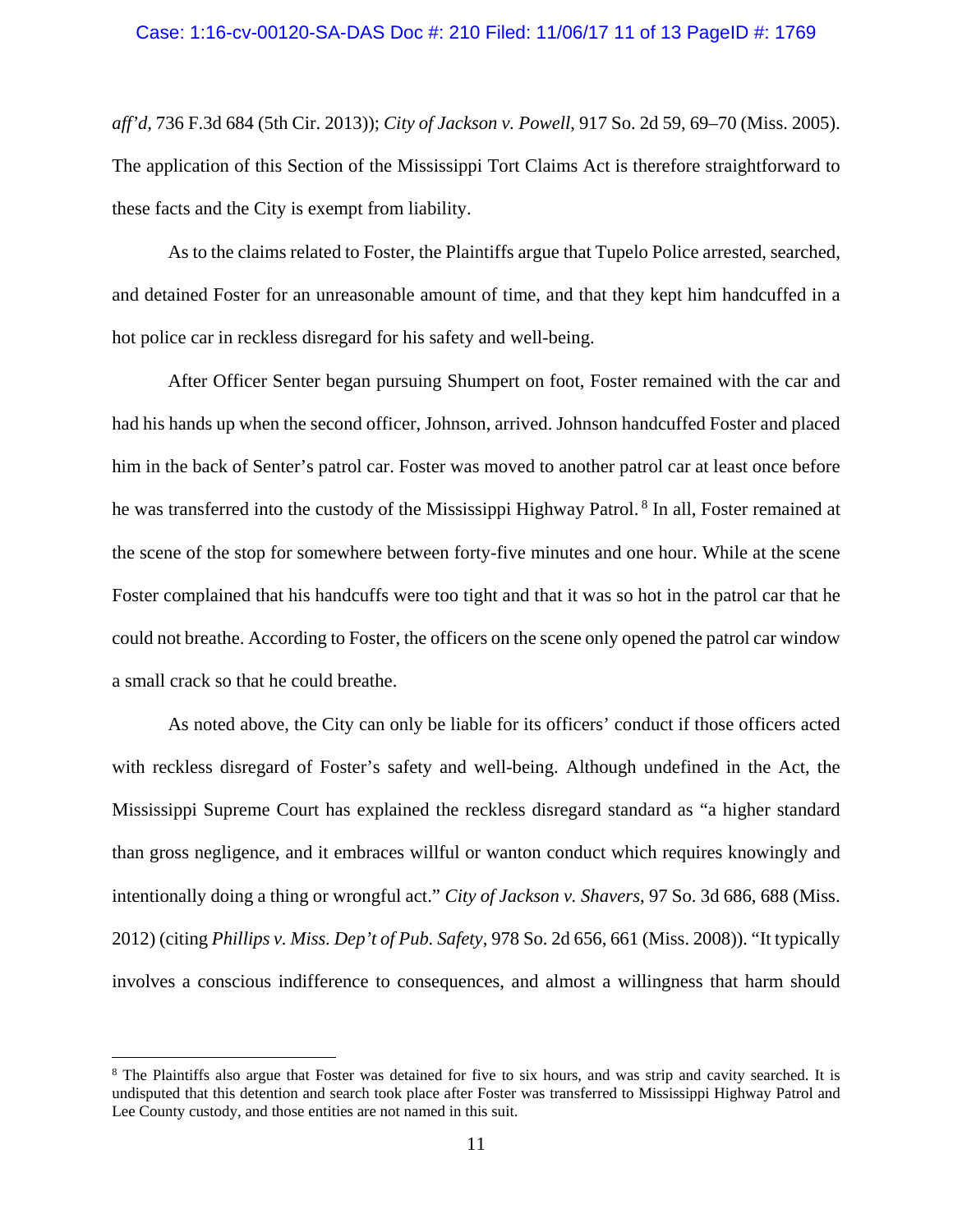#### Case: 1:16-cv-00120-SA-DAS Doc #: 210 Filed: 11/06/17 12 of 13 PageID #: 1770

follow." *Id*. (citing *Maye v. Pearl River County*, 758 So. 2d 391, 394 (Miss. 1999)). "Reckless disregard is found where there is a deliberate disregard of an unreasonable risk and a high probability of harm." *Id*. (citing *City of Laurel v. Williams*, 21 So. 3d 1170, 1175 (Miss. 2009) (quoting *Maldonado v. Kelly*, 768 So. 2d 906, 910–11 (Miss. 2000)). The Mississippi Supreme Court went on to explain that the standard by which officers' actions are judged is an "objective" one based on the "totality of the circumstances." *Phillips*, 978 So. 2d at 66; *City of Ellisville v. Richardson*, 913 So. 2d 973, 978–79 (Miss. 2005).

The facts of this case, as alleged by the Plaintiffs, do not rise to the requisite level of reckless disregard, nor have the Plaintiffs brought forth any evidence of "an unreasonable risk and high probability of harm." *Shavers*, 97 So. 3d at 688: *compare City of Jackson v. Gardner*, 108 So. 3d 927, 929 (Miss. 2013) (finding that officer's actions in forcing handcuffed arrestee to sit down, which resulted in arrestee breaking his leg, did not rise to the level of reckless disregard) *and Bradley v. McAllister*, 929 So. 2d 377, 380 (Miss. Ct. App. 2006) (finding police officer did not act with reckless disregard when he elected not to adjust handcuffs he had placed on arrestee after arrestee complained) *with City of Jackson v. Calcote*, 910 So. 2d 1103, 1111 (Miss. Ct. App. 2005) (finding officer's actions of shoving arrestee's face into concrete floor, pressing his fingers into arrestee's eyes, and rolling arrestee's face across concrete floor were willful and wanton and in reckless disregard).

In light of the particular facts presented in this case, and applying the relevant substantive law and precedents, the Court finds that the allegations in this case do not rise to the level of reckless disregard, and the City is exempt from liability under the police protections exemption of the Mississippi Tort Claims Act.